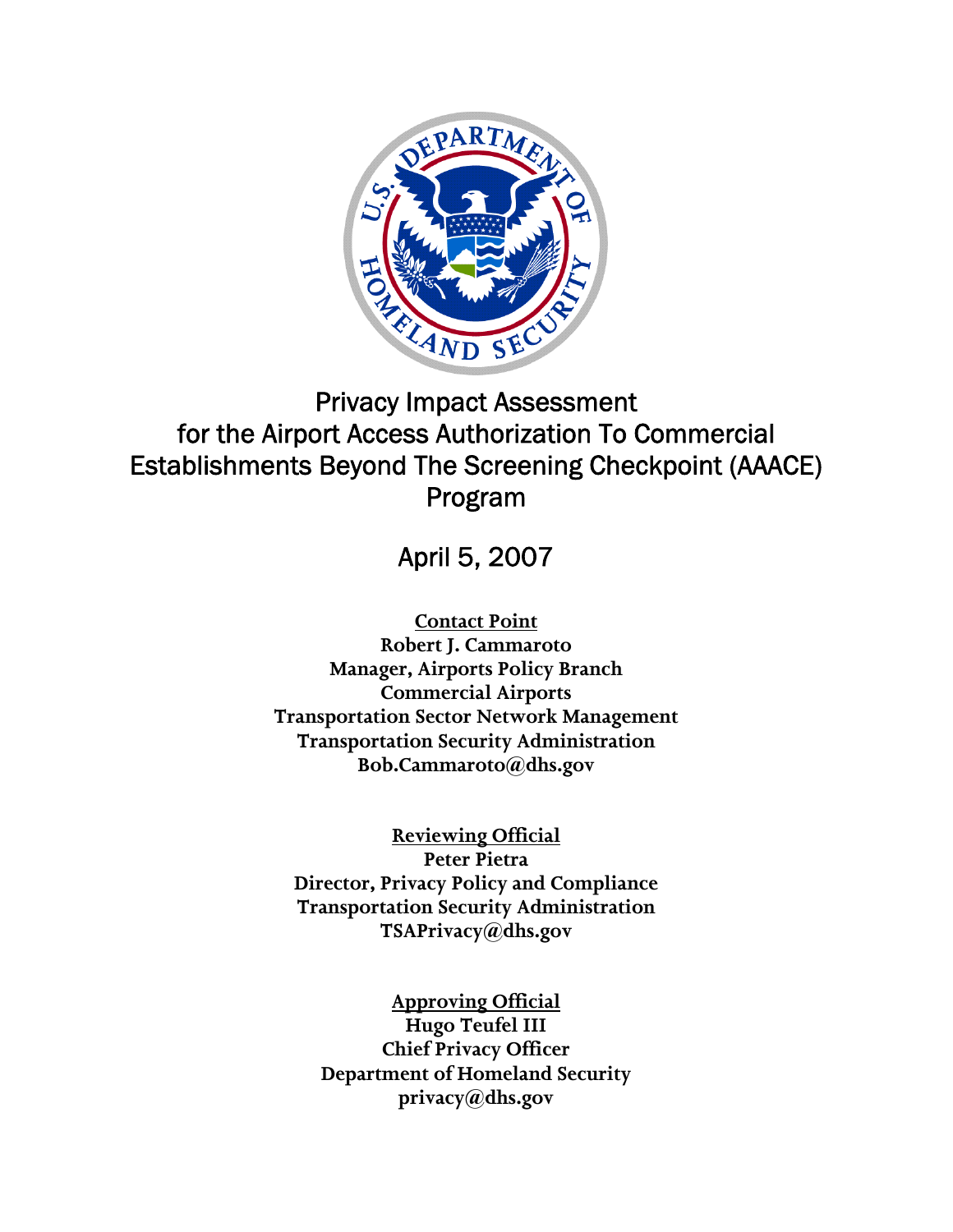

# Abstract

The airport operating authorities at Dallas-Fort Worth International Airport (DFW) and Detroit Metropolitan Wayne County Airport (DTW) have established the Airport Access Authorization To Commercial Establishments Beyond The Screening Checkpoint (AAACE) Program. Under this pilot program, each airport operator may issue an Authorization Form to current registered overnight hotel guests (Registered Guest) at certain hotels physically connected to the airport terminal, who have requested access to commercial establishments beyond the screening checkpoint in the sterile area of the airport if they meet the requirements of the program. This Privacy Impact Assessment (PIA) is being amended to reflect that additional airports may participate in the pilot under the same conditions described in the original PIA. The additional airports will be identified in Appendix B but will otherwise not be identified in the text.

# Introduction

<u> 1989 - Johann Barn, mars eta bainar eta industrial eta bainar eta baina eta baina eta baina eta baina eta ba</u>

TSA has broad authority under 49 United States Code (U.S.C.) §§ 114(f) and 40113(a) to assess threats and threat information and to plan and execute such actions as may be appropriate to address threats to transportation. TSA has determined that the implementation of certain security measures, briefly discussed herein, is necessary to permit registered guests to access beyond the screening checkpoints at DFW and DTW, in order to visit commercial establishments.

Each adult and any minor, under 18 years old and staying with an adult, must be a registered guest to be eligible to participate in the AAACE Program. Upon registration at a participating airport hotel, the hotel front desk staff will inform the guest about the AAACE Program. If the guest elects to participate, the hotel will arrange for the guest to meet with an airport law enforcement officer (LEO). The LEO will provide the guest with an information document which explains the program and contains a Privacy Act Statement. The guest must provide the LEO with his/her full name and date of birth. The LEO will examine the guest's government-issued photographic identification (ID) to verify the individual's identity and confirm that the guest is registered at the hotel as well as obtain the guest's room number. The LEO will record the guest's name, hotel room number, and date of birth on an Authorization Form, made up of two sections.

At both airports, the registered guest's name will be compared against the No-Fly List. The No-Fly List is maintained by the Terrorist Screening Center (TSC). The TSC maintains responsibility over the Federal Government's consolidated terrorist watch lists, including the No-Fly List, in an integrated database known as the Terrorist Screening Database (TSDB). The No-Fly component of the TSDB is the basis for the checks conducted by the airport operators. Under this pilot program, TSA will allow DFW and DTW airport operators access to the No Fly List in order to carry out the watch list screening function for registered hotel overnight guests who desire to participate in the AAACE Program. The airport will report any matches to TSA.

At DFW and DTW, those individuals who meet the program's participation requirements will be issued the date-stamped upper portion of an Authorization Form by the LEO in order to pass through security. The upper portion of the form contains the individual's name, date of birth, room number, the date of issuance and, in the case of a minor, the name(s)of the adult(s) who may accompany the minor. <sup>[1](#page-1-0)</sup> The registered

<span id="page-1-0"></span> $1$  For minors participating in the pilot program, a registered overnight adult hotel guest, whose name appears on the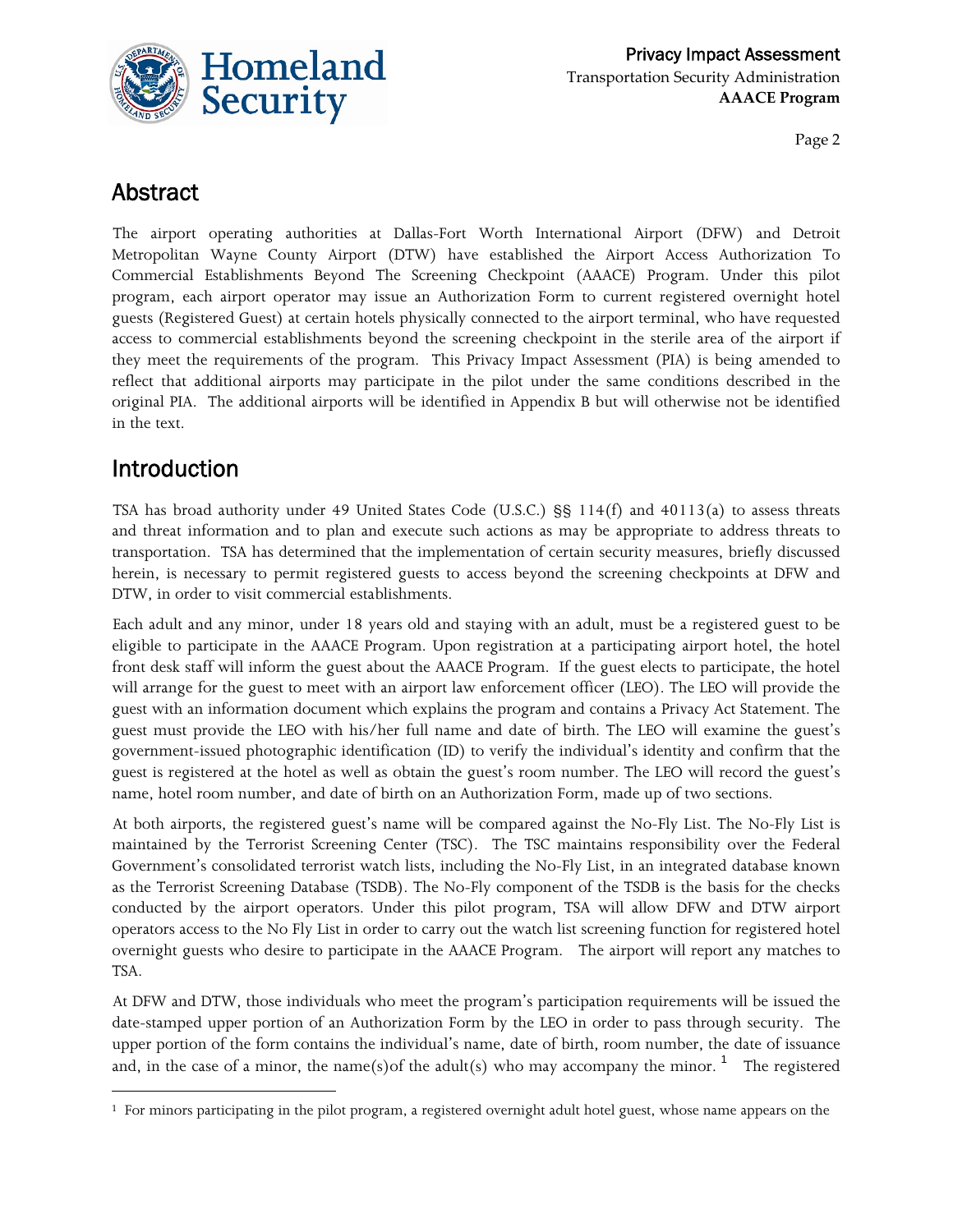

guests must surrender the upper portion of the Authorization Form to a Transportation Security Officer (TSO) at the security screening checkpoint prior to the commencement of the screening process. The LEO will complete the bottom portion of the Authorization form certifying that the individual is/is not authorized to participate in the AAACE Program, date-stamp the form, and provide this bottom portion of the form to TSA.

If there is a possible match to the No-Fly List, in accordance with current protocols applying to air carriers, airport operators may request additional information to resolve any possible matches. If the airport operator determines that there may be a match to the No-Fly List, the operator will refer the name to TSA for resolution of the possible match and/or for operational response. No Authorization Forms will be issued where there is a positive match to the No Fly List, the guest status has not been verified, or the ID found unacceptable.

The information collection in this program is paper-based. Technical access and security considerations do not apply to this collection; however, appropriate paper-based security measure will be taken with this information. Because this program entails a new collection of information about members of the public in an identifiable form, the E-Government Act of 2002 and the Homeland Security Act of 2002 requires that TSA conduct a Privacy Impact Assessment (PIA).

# Section 1.0 Information collected and maintained

### 1.1 What information is to be collected?

A LEO will collect the registered overnight hotel guest's name, room number, and date of birth and compare the name, date of birth, and the individual's identification against the No-Fly List. Adult registered guests will be required to present valid government-issued photo identification to the LEO or airport operator representative in order to verify the individual's identity. In most cases, the personal information provided on the government-issued identification will be sufficient to allow the LEO to eliminate the possibility that the individual is a person on the No–Fly List.

# 1.2 From whom is information collected?

The LEO will collect the personally identifying data directly from the registered guest and will provide TSA with the name and personal identifying information of any individual who is a match to the No-Fly List.

The LEO will provide TSA with the bottom portion of all Authorization Forms.

# 1.3 Why is the information being collected?

The purpose of collecting this information is to enable security measures to be undertaken with respect to the issuance of an Authorization Form that allows individuals, who are registered guests at certain hotels

minor's Authorization Form, must accompany the minor to the security screening checkpoint and wait until notified by TSA that the minor has successfully completed the screening process. Minors need only present the Authorization Form and surrender it to the TSO.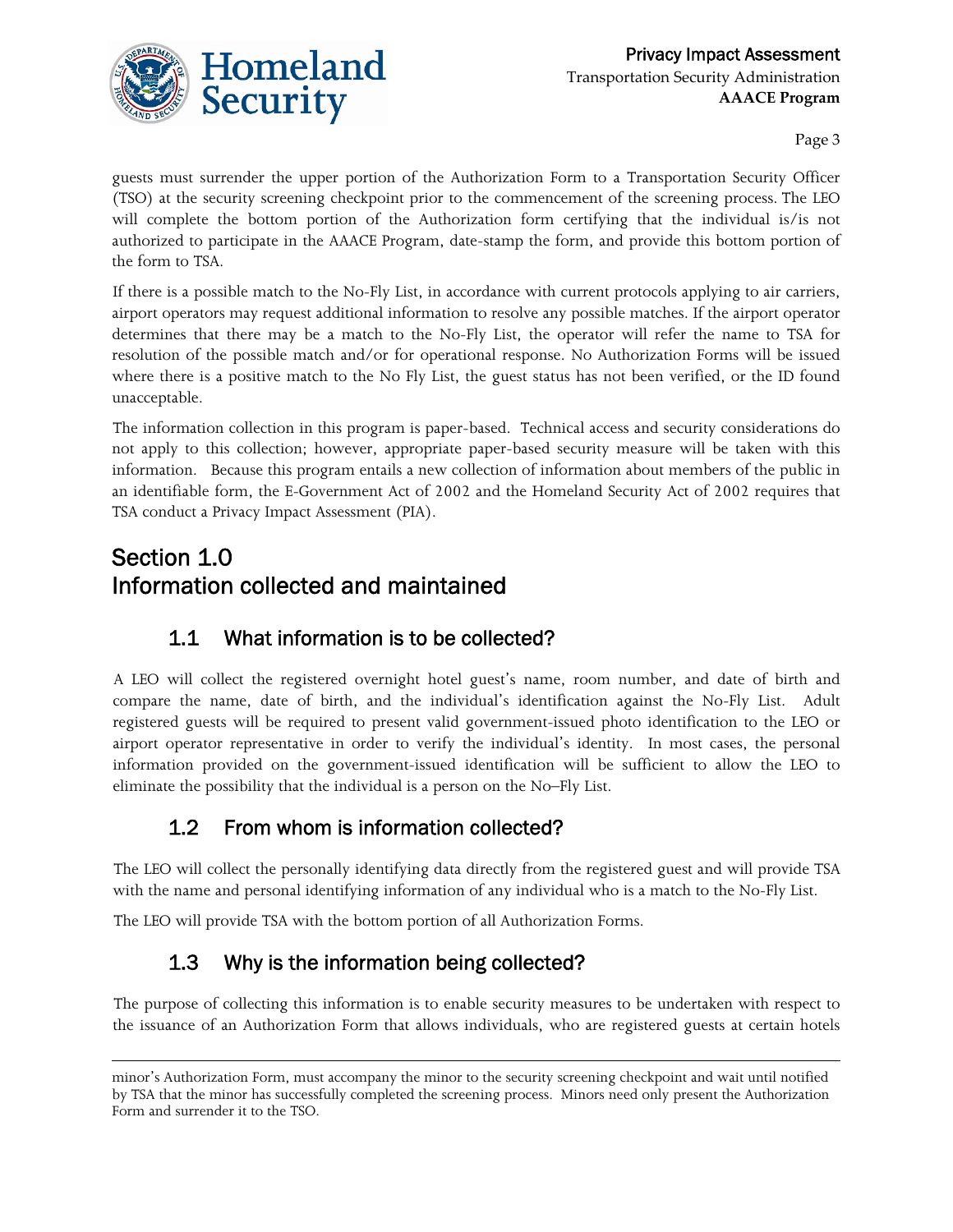

that are physically connected to the airport terminal, to access the sterile areas of the airport in order to visit commercial establishments beyond the screening checkpoint. TSA is also collecting the information to audit the performance of the airport operator under this program.

#### 1.4 What specific legal authorities/arrangements/agreements define the collection of information?

Under 49 U.S.C.  $\S$ § 114(f) and 40113(a), TSA has broad authority to issue regulations to carry out its statutory functions. TSA has issued Transportation Security regulations (TSRs) which, among other things, establish security obligations of airport operators. Airport operator security requirements contained at 49 CFR Part 1542 apply to airport operators identified at 49 CFR § 1542.1. Pursuant to this authority, TSA is requiring airport operators at DFW and DTW to collect and compare the names and personally identifying data of individuals who are registered guests at designated hotels and are seeking access to commercial establishments beyond the screening checkpoint against the No-Fly List.

### 1.5 Privacy Impact Analysis:

For purposes of conducting No-Fly List comparisons, TSA will receive the names and personally identifying data of positive or potential matches to the TSA No-Fly List. This process is consistent with the current protocols applicable to air carriers. Because the registered guests will be able to provide any additional identifying information, it is expected that positive matches reported to TSA will be rare. Additionally, TSA will receive the guest's name and date of birth by retaining the upper portion of the Authorization Forms that registered guests present prior to entering the screening checkpoint as well as the bottom portion of those form that are provided by the LEO and Airport Representative. For purposes of program auditing, TSA will retain both portions of each Authorization Form for not more than seven days after the Authorization Form's issuance date. TSA will retain each Authorization Form of those individuals who are positive or potential matches to the No-Fly List for one year after the conclusion of the pilot program. Limiting the information received by TSA serves the agency's operational purposes while minimizing the privacy risks for individuals who use this means for access to the sterile areas of an airport.

# Section 2.0 Uses of the system and the information

### 2.1 Describe all the uses of information.

The information collected is used to determine whether an individual is eligible to participate in the AAACE Program.

If, after comparing the registered guest's name against the No-Fly List the LEO determines there is a possible match, TSA will be notified for resolution and/or possible operational response. Any individual who is a positive match will not be issued an Authorization Form. TSA will use the information concerning registered guests who are positive matches to the No-Fly List for the purpose of identifying actual or potential threats to transportation security, as well as individuals who seek to test access controls to the sterile area.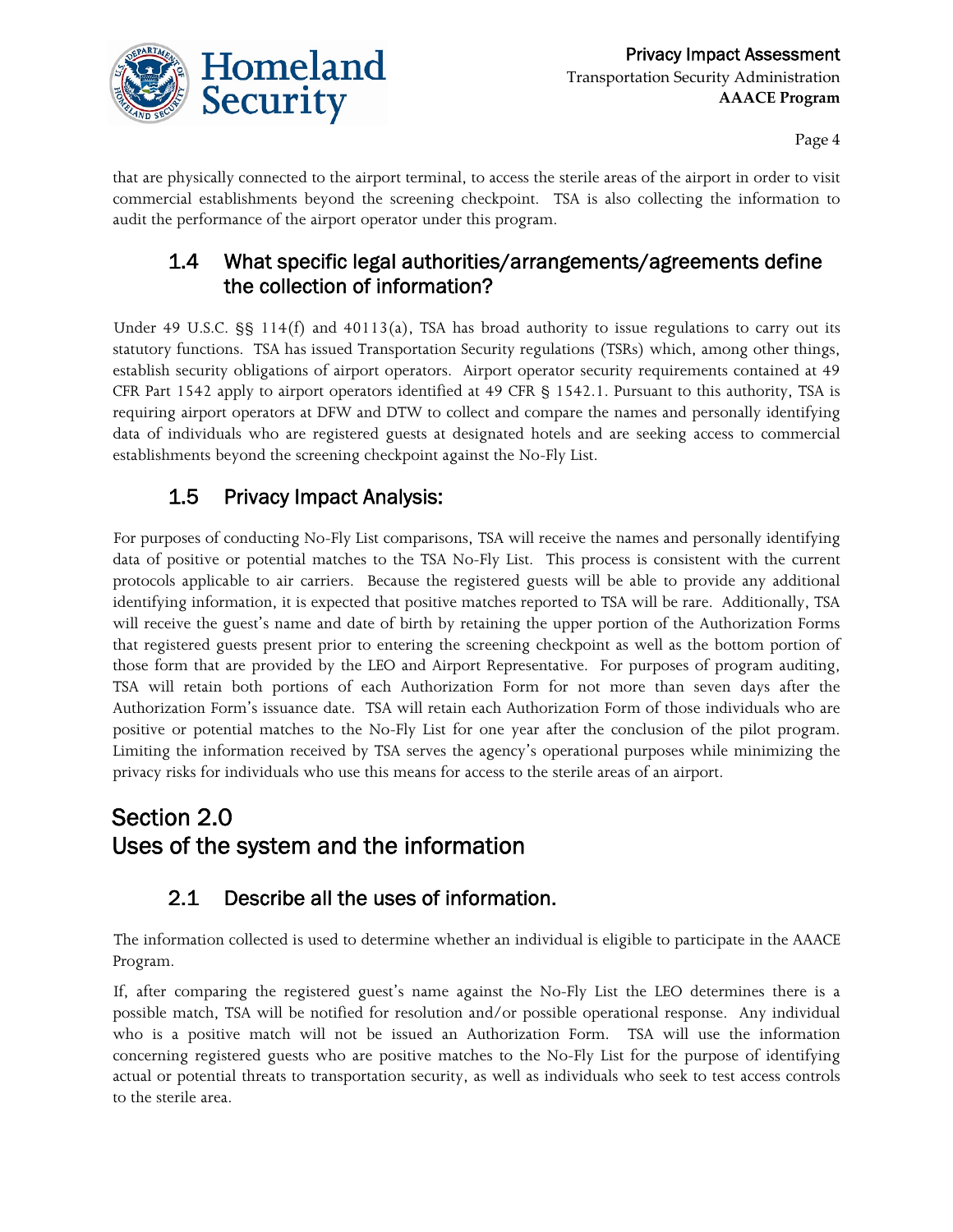

The Authorization Form may also be used to audit the performance of the airport operator by periodically reviewing the Authorization Forms from all individuals admitted to the sterile area under this program. TSA will discard the Authorization Forms after seven days (see Section 3.1).

### 2.2 Does the system analyze data to assist users in identifying previously unknown areas of note, concern, or pattern (Sometimes referred to as data mining)?

No.

#### 2.3 How will the information collected from individuals or derived from the system be checked for accuracy?

The LEO will collect information directly from the registered guest. Adult registered guests must present valid government-issued photo identification in order to obtain an Authorization Form to allow them access to commercial establishments beyond the TSA security checkpoint. Further, prior to undergoing screening, they must also present, at the screening checkpoint, a valid government-issued photo identification that matches the information on the Authorization Form which is an added assurance that the information is accurate. The LEO will transmit the identifying information concerning suspected No-Fly List matches directly to TSA in order to resolve the suspected match.

### 2.4 Privacy Impact Analysis:

Because the personal information is collected directly from the individual in person at the airport, and the individual must present a valid government-issued photo identification, the risk of collecting inaccurate information is minimized. Individuals who feel they have been wrongly identified as a positive match to the No-Fly List can seek redress through TSA.

# Section 3.0 Retention

### 3.1 What is the retention period for the data in the system?

TSA will retain the data it receives in accordance with record schedules to be approved by the National Archives and Records Administration (NARA). TSA proposes to retain any issued Authorization Forms for individuals who are not found to be a match to the No-Fly List for not less than three and no more than seven days, which it has determined is a sufficient retention period for purposes of program auditing and incident response. TSA proposes to retain any Authorization Forms which are generated but not issued for individuals who are found to be a match to the No-Fly List for one year after collection of the information. Data on positive or suspected No-Fly and other watch list matches will be kept in accordance with TSA's proposed retention schedule for these records. Until these schedules are approved, TSA will not destroy any records.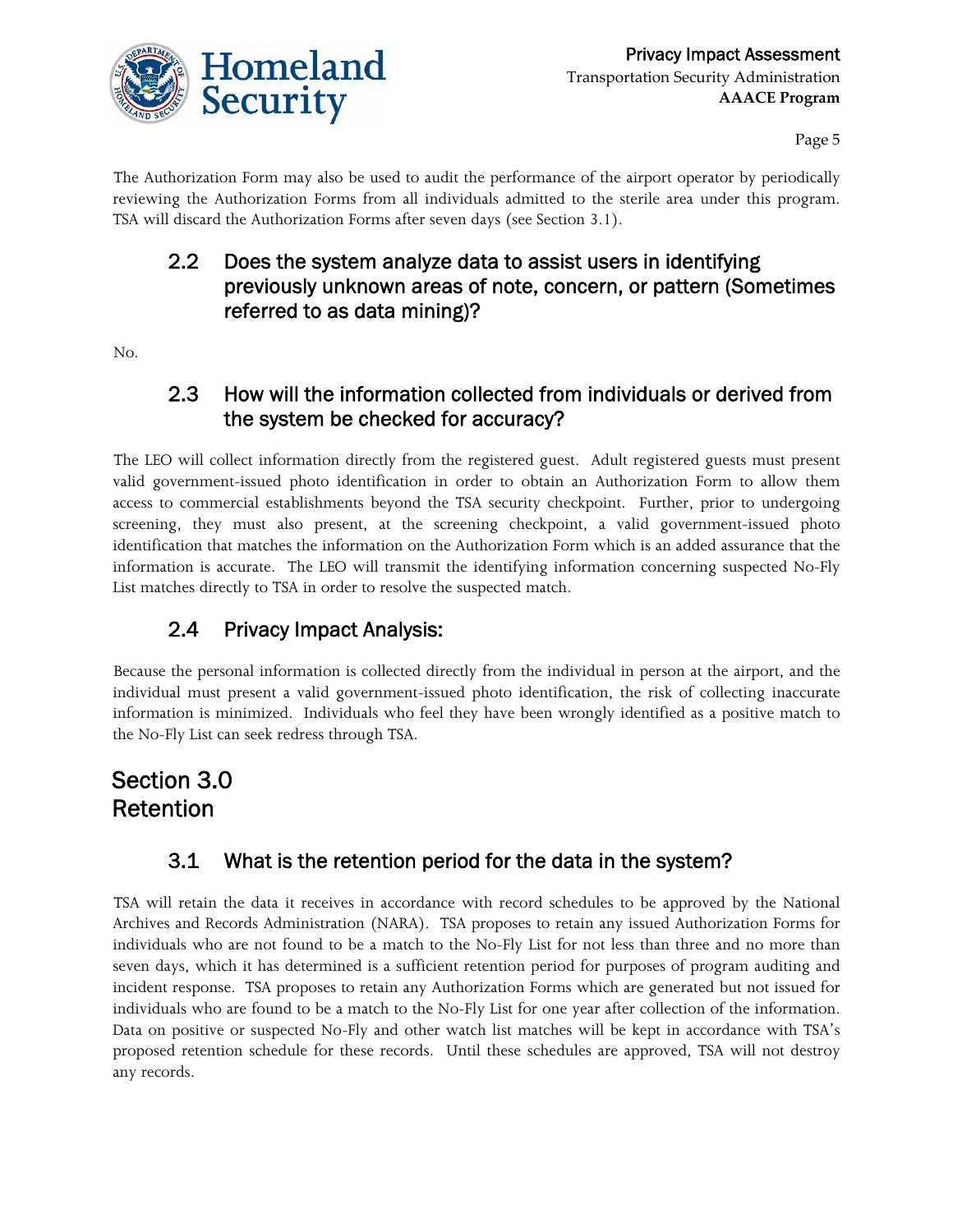

### 3.2 Has the retention schedule been approved by the National Archives and Records Administration (NARA)?

The applicable record retention schedule covering data on positive or suspected No-Fly and other watch list matches is pending approval by NARA. The applicable record retention schedule for information obtained from individuals for audit and incident response purposes will be submitted to NARA.

# 3.3 Privacy Impact Analysis:

Information collected through this program will be maintained in accordance with NARA-approved record retention schedules in furtherance of TSA's mission to ensure the security of the Nation's transportation system. The expected retention schedule for Authorization Forms will allow only for a minimal retention period for program audit purposes. The expected retention schedule for data on positive or suspected No-Fly and other watch list matches will be the minimal period necessary to facilitate litigation and intelligence needs. The privacy interest is furthered by minimal data retention.

# Section 4.0 Internal sharing and disclosure

### 4.1 With which internal organizations is the information shared?

This information is generally not shared outside of TSA, however, as noted in Section 4.2, the information TSA receives may be shared with DHS employees and contractors who have a need for the record in the performance of their duties, including but not limited to law enforcement or intelligence operations. This information will be shared in accordance with the provisions of the Privacy Act, 5 U.S.C. § 552a.

#### 4.2 For each organization, what information is shared and for what purpose?

TSA will receive the registered guest's name and date of birth by retaining the Authorization Form that the guest presents prior to entering the screening checkpoint. TSA will also receive information on any registered guest seeking access to commercial establishments beyond the screening checkpoint at the airport when information matches the No-Fly List and the LEO contacts TSA for operational response. If there is a match or possible match against the No-Fly list, TSA may share the registered guest's name and date of birth within DHS for intelligence, counterintelligence, law enforcement, or other official purposes related to transportation or national security in accordance with the provisions of the Privacy Act.

### 4.3 How is the information transmitted or disclosed?

Depending on the specific situation and need, TSA may transmit this data to DHS employees and contractors who have a need for the record in the performance of their duties in person, in paper format, via facsimile, telephonically, or electronically via a secure data network. This method of transmission may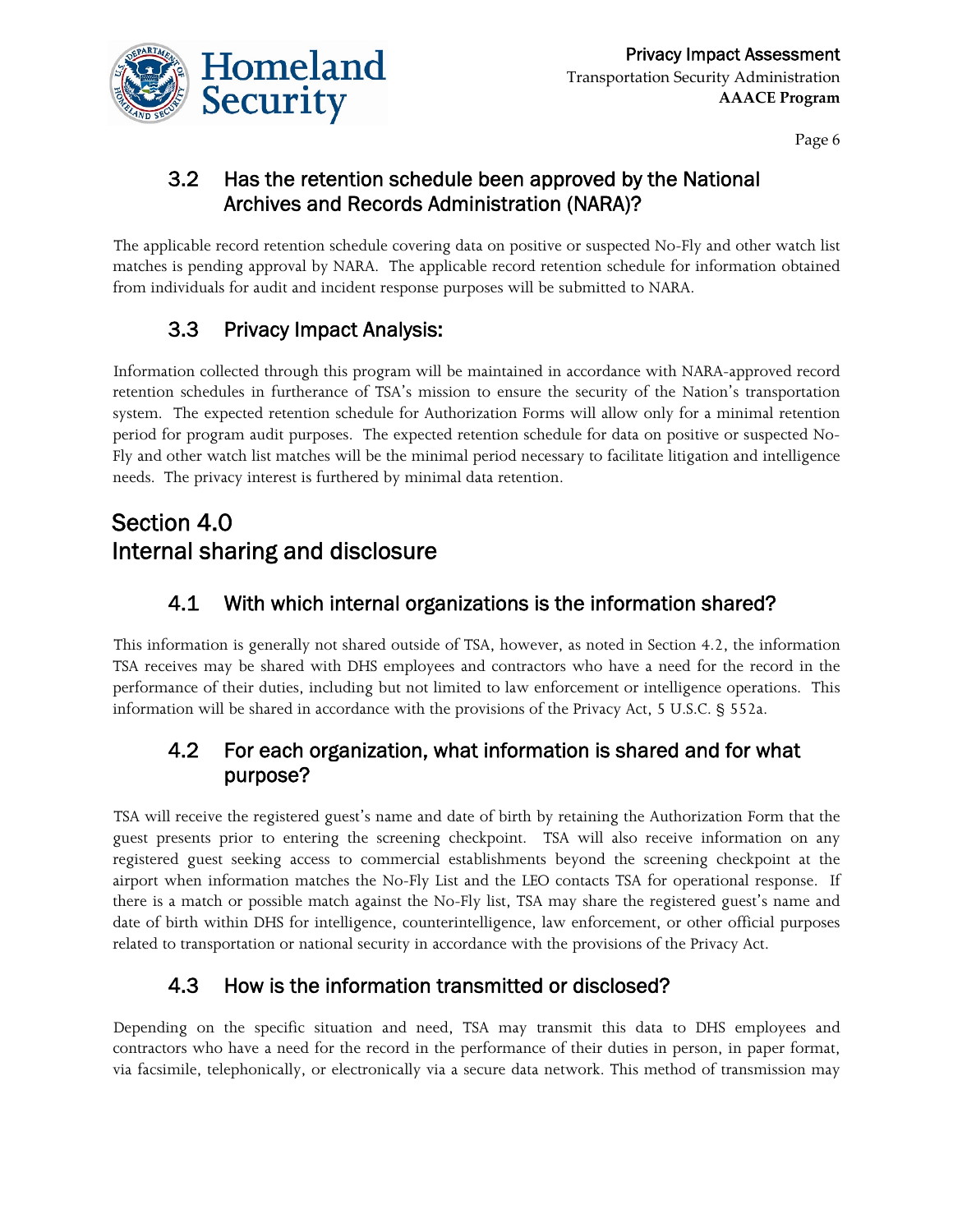

vary according to specific circumstances. The information may also be marked with specific handling requirements and restrictions to further limit distribution.

### 4.4 Privacy Impact Analysis:

Information may be shared with DHS employees and contractors who have a need for the record in the performance of their duties in accordance with the Privacy Act. Privacy protections may include strict access controls and audit trails to track user access, unauthorized access attempts, and mandated training for all employees and contractors.

# Section 5.0 External sharing and disclosure

#### 5.1 With which external organizations is the information shared?

Under this pilot program, TSA will enable the DFW and DTW airport operators access to the No Fly List in order to carry out the watch list screening function for registered guests who wish to access commercial establishments beyond the TSA security checkpoints of these airports. If a registered guest's name comes up a match on the No Fly List, TSA will share information with the Terrorist Screening Center (TSC) and other agencies in connection with the resolution of possible name matches and any operational response. TSA may share the information it receives on individuals who are matches to the No-Fly List with Federal, state, or local law enforcement, intelligence agencies, with the airport operator, or other entities pursuant to the Privacy Act and in accordance with the routine uses identified in the applicable Privacy Act system of records notices (SORN), DHS/TSA 002, Transportation Security Threat Assessment System (T-STAS), and DHS/TSA 011, Transportation Security Intelligence Service (TSIS) Operations Files. These SORNs were last published in the Federal Register, respectively, on November 8, 2005, and can be found at 70 FR 67731- 67735, and on December 10, 2004, and can be found at 69 FR 71828, 71835.

### 5.2 What information is shared and for what purpose?

TSA will share the No-Fly List with the airport operators to carry out the watch list screening function. If the airport operator determines that there may be a match to the No-Fly List, the operator will refer the name to TSA for resolution of the possible match and/or for operational response. It is expected that individually identifying data and No-Fly List status will be shared to communicate the access status with the airport operator and to facilitate an operational response. This information may also be shared for intelligence, counterintelligence, law enforcement, or other official purposes related to transportation or national security and in accordance with the routine uses identified in the applicable SORNs DHS/TSA 002, Transportation Threat Assessment System (T-STAS), and DHS/TSA 011, Transportation Security Intelligence Service (TSIS) Operations File.

#### 5.3 How is the information transmitted or disclosed?

Depending on the recipient and the urgency of the request or disclosure, the information may be disclosed in person, in paper format, via facsimile, telephonically, or electronically via a secure data network.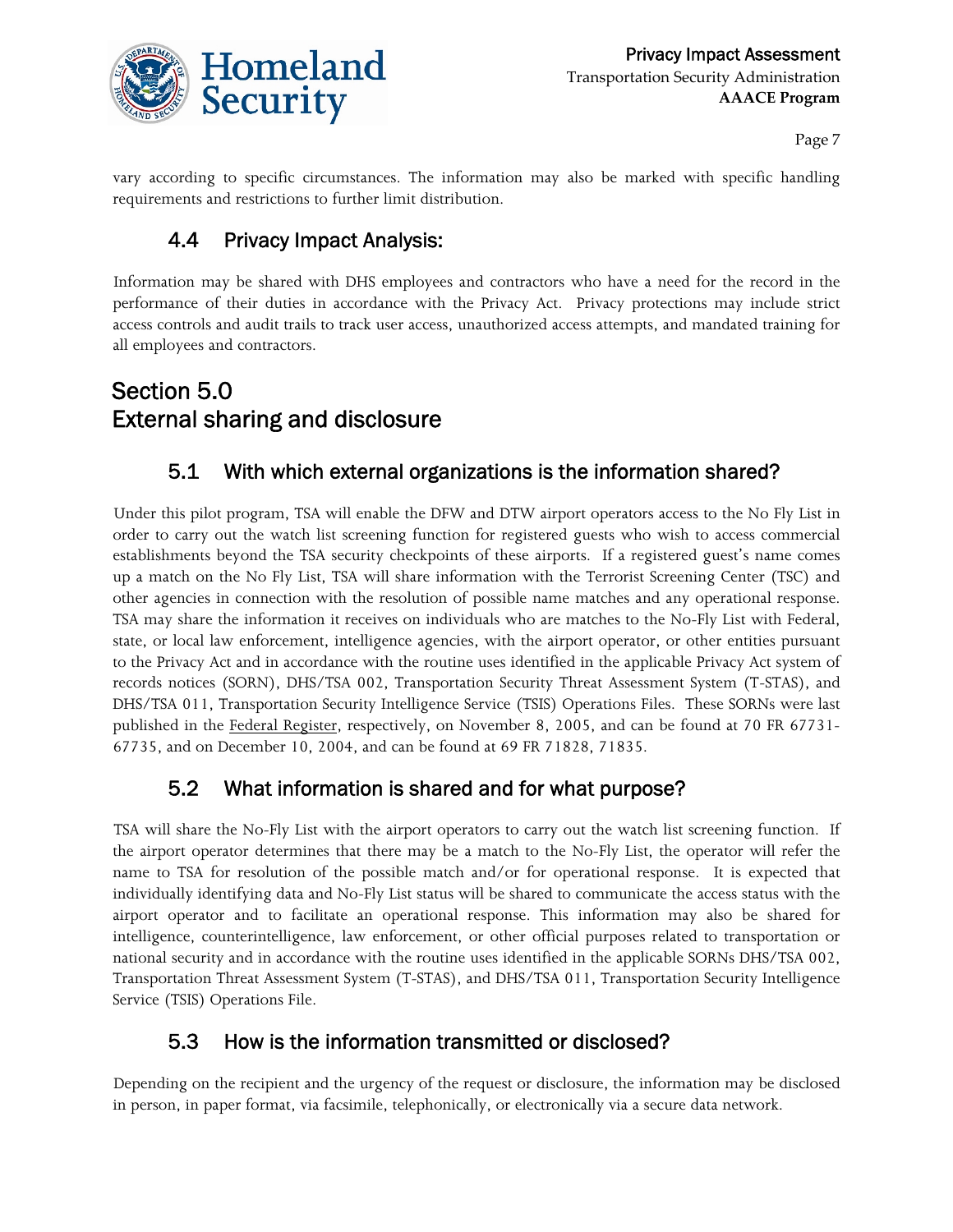

### 5.4 Is a Memorandum of Understanding (MOU), contract, or any agreement in place with any external organizations with whom information is shared, and does the agreement reflect the scope of the information currently shared?

There is no MOU. The Privacy Act System of Records Notice described above provides the necessary guidance for sharing of the information.

### 5.5 How is the shared information secured by the recipient?

Any Federal agency receiving this information is required to handle it in accordance with the Privacy Act, the Federal Information Security Management Act (FISMA), and their applicable SORNs. Airport operators are required to treat No-Fly List information as Sensitive Security Information subject to the handling requirements under 49 CFR Part 1520.

### 5.6 What type of training is required for users from agencies outside DHS prior to receiving access to the information?

No specific training is required by TSA. Federal agency employees typically are required to undergo Privacy Act training by their employing agencies

# 5.7 Privacy Impact Analysis:

TSA will share possible matches and matches to the No-Fly list under the applicable provisions of the SORNs and the Privacy Act. Privacy risks are mitigated by the protections offered by the Privacy Act and TSA policies on disclosure of personally identifying information.

### Section 6.0 **Notice**

#### 6.1 Was notice provided to the individual prior to collection of information? If yes, please provide a copy of the notice as an appendix. A notice may include a posted privacy policy, a Privacy Act notice on forms, or a system of records notice published in the Federal Register Notice. If notice was not provided, why not?

Individuals will receive a Privacy Act Statement included in an information document explaining the program from a LEO or airport operator representative at the time they wish to undergo the clearance process. If an individual believes that the decision by the airport operator representative is based upon inaccurate information, he or she will be informed of how to pursue redress from TSA. The publication of this PIA and of the SORNs for DHS/TSA 002, Transportation Threat Assessment System (T-STAS), and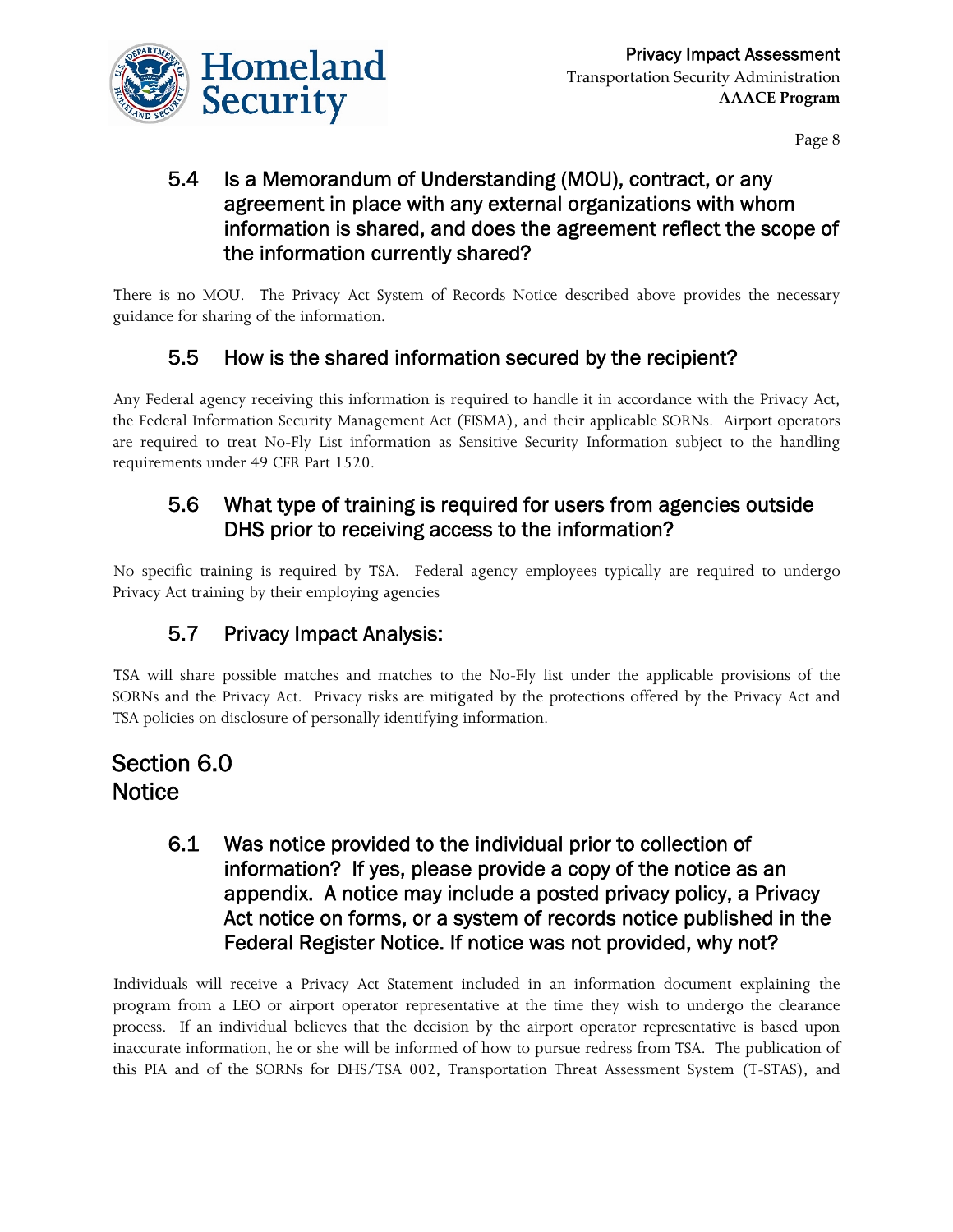

DHS/TSA 011, Transportation Security Intelligence Service (TSIS) Operations Files, also serve to provide public notice of the collection, use and maintenance of this information.

### 6.2 Do individuals have an opportunity and/or right to decline to provide information?

Yes, this process is voluntary. Nevertheless, TSA will not allow registered guest to participate in the AAACE Program unless they meet participation requirements, which include showing a valid government issued ID, verifying that the individual is a registered overnight hotel guest at a specified hotel and comparing the individual's name against the No-Fly List

### 6.3 Do individuals have the right to consent to particular uses of the information, and if so, how does the individual exercise the right?

No.

#### 6.4 Privacy Impact Analysis:

The limitation on the information received by TSA serves the agency's operational purposes while minimizing the privacy risks for individuals who use this program for access to the sterile areas of the airport. Registered guests participating in this program will be able to provide any additional identifying information to the LEO, if necessary, to distinguish the individual from a name on the No-Fly List. Because the individual can contemporaneously provide this information, it is expected that positive matches reported to TSA will be rare.

# Section 7.0 Individual Access, Redress and Correction

#### 7.1 What are the procedures which allow individuals to gain access to their own information?

Individuals may request access to their information by submitting a Freedom of Information Act/Privacy Act (FOIA/PA) request to TSA in writing by mail to the following address:

Transportation Security Administration, Freedom of Information Act Office, TSA-20 11th Floor, East Tower 601 South 12th Street Arlington, VA 22202-4220

FOIA/PA requests may also be submitted by fax at 571-227-1406 or by email at FOIA.TSA@dhs.gov. The FOIA/PA request must contain the following information: Full Name, address and telephone number, and email address (optional). Please refer to the TSA FOIA Web site (http://www.tsa.gov/public). In addition, individuals may amend their records through the redress process as explained in paragraph 7.2 below.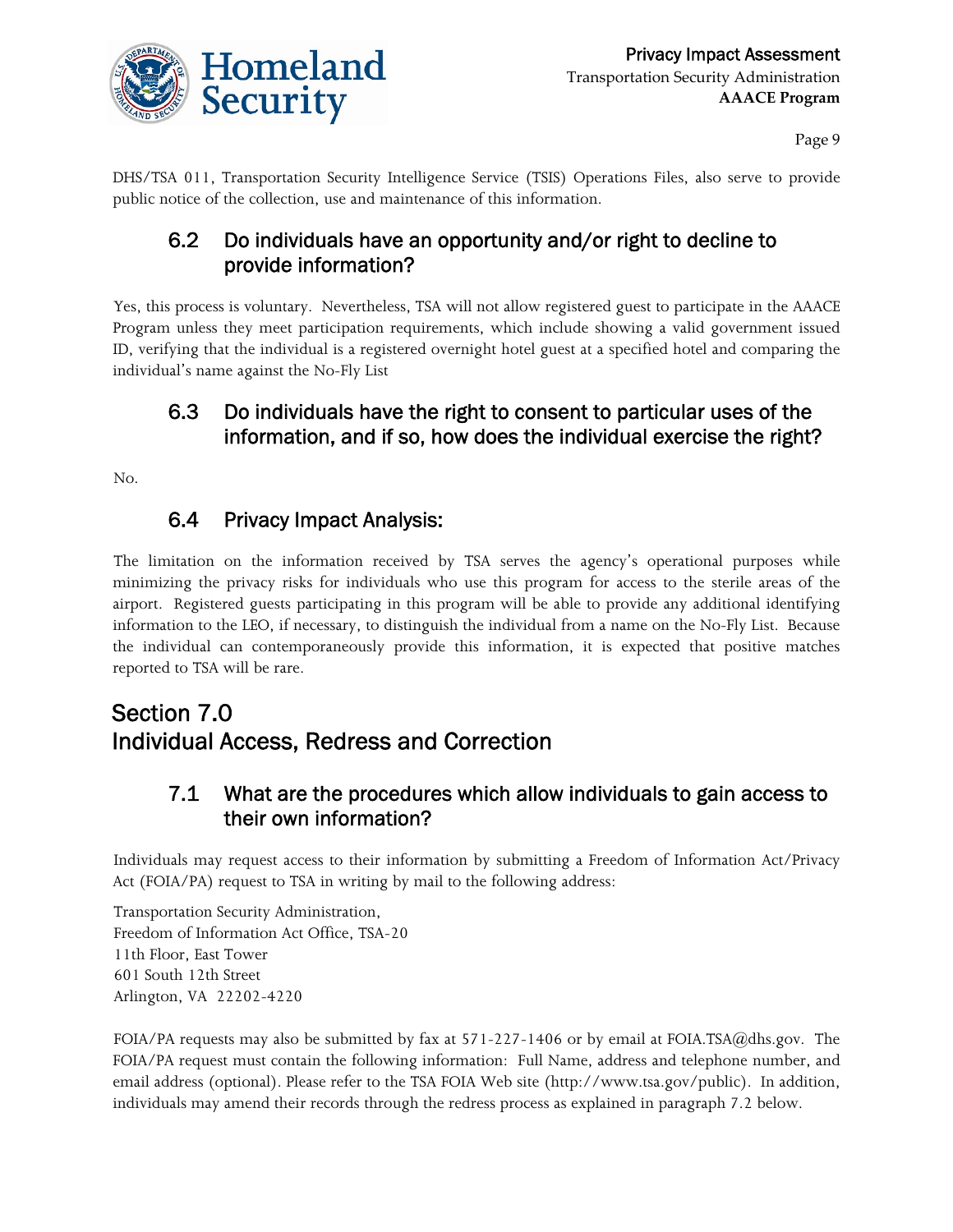

#### 7.2 What are the procedures for correcting erroneous information?

Individuals may request correction of their information in two ways. First, the LEO may request additional information directly from the participating registered guest in order to rule out a possible match to the No-Fly List. In addition, a TSA redress process will be available to assist individuals who feel that they have been wrongfully denied access beyond the TSA screening checkpoint. Individuals will be notified of the redress process on the information document explaining the program that they receive from the LEO. The individual may contact the TSA Contact Center at 1-866-289-9673 or TSA-ContactCenter@dhs.gov for assistance. During the redress process, it may be necessary for TSA to collect additional information from the individual in order to facilitate the redress process, including notarized copies of identification documents, such as a birth certificate or passport. If TSA needs such additional information in order to continue the process, the individual will be notified in writing. The information requested will be the minimum necessary to complete the redress process.

In addition to the redress process, the individual may also request correction of the records pursuant to the Privacy Act. While the system of records in which actual or potential matches to the No-Fly List are maintained is subject to certain exemptions under the Privacy Act, TSA may decide to amend these records when appropriate. Such requests should be sent to the address noted in paragraph 7.1 above.

#### 7.3 How are individuals notified of the procedures for correcting their information?

Individuals will be notified of the redress process on the information document that they are given, which will provide the telephone number for the TSA Contact Center. Individuals may contact the TSA Contact Center for assistance, as noted in paragraph 7.2.

#### 7.4 If no redress is provided, are alternatives available?

A redress process is provided for individuals who believe that they have been wrongfully denied access beyond the TSA security checkpoint based on the watch list screening process.

### 7.5 Privacy Impact Analysis:

Because the LEO will collect information directly from the individual, the risk of collecting inaccurate information is minimized. In addition, individuals may request access to or correction of their personal information pursuant to a redress process and pursuant to the Privacy Act.

# Section 8.0 Technical Access and Security

The information collection in this program is paper-based. IT based technical access and security considerations do not apply to this collection.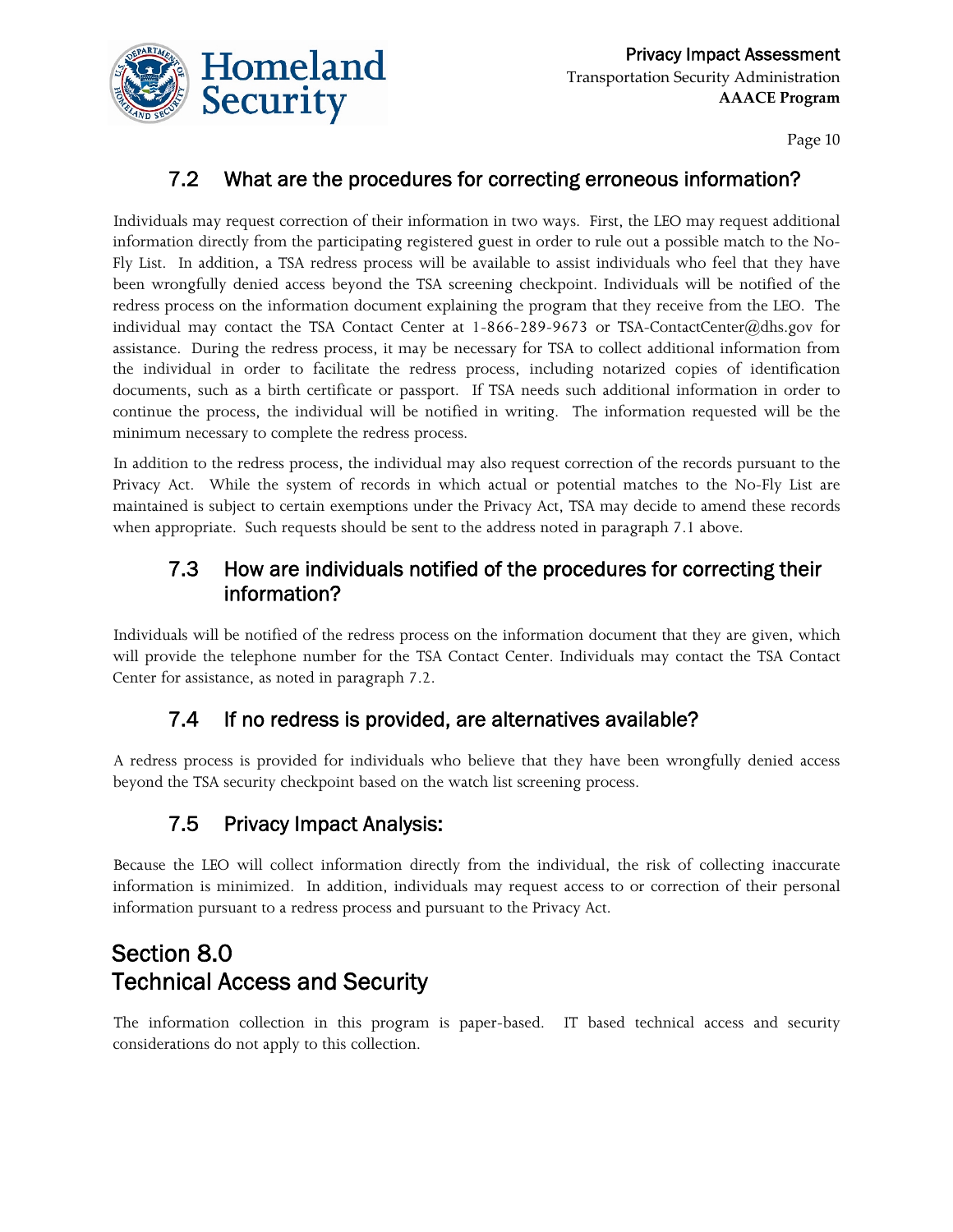

8.1 Which user group(s) will have access to the system?

N/A.

8.2 Will contractors to DHS have access to the system?

N/A.

8.3 Does the system use "roles" to assign privileges to users of the system?

N/A.

8.4 What procedures are in place to determine which users may access the system and are they documented?

N/A.

8.5 How are the actual assignments of roles and rules verified according to established security and auditing procedures?

N/A.

8.6 What auditing measures and technical safeguards are in place to prevent misuse of data?

N/A.

8.7 Describe what privacy training is provided to users either generally or specifically relevant to the functionality of the program or system?

N/A.

8.8 Is the data secured in accordance with FISMA requirements? If yes, when was Certification & Accreditation last completed?

N/A.

8.9 Privacy Impact Analysis:

N/A.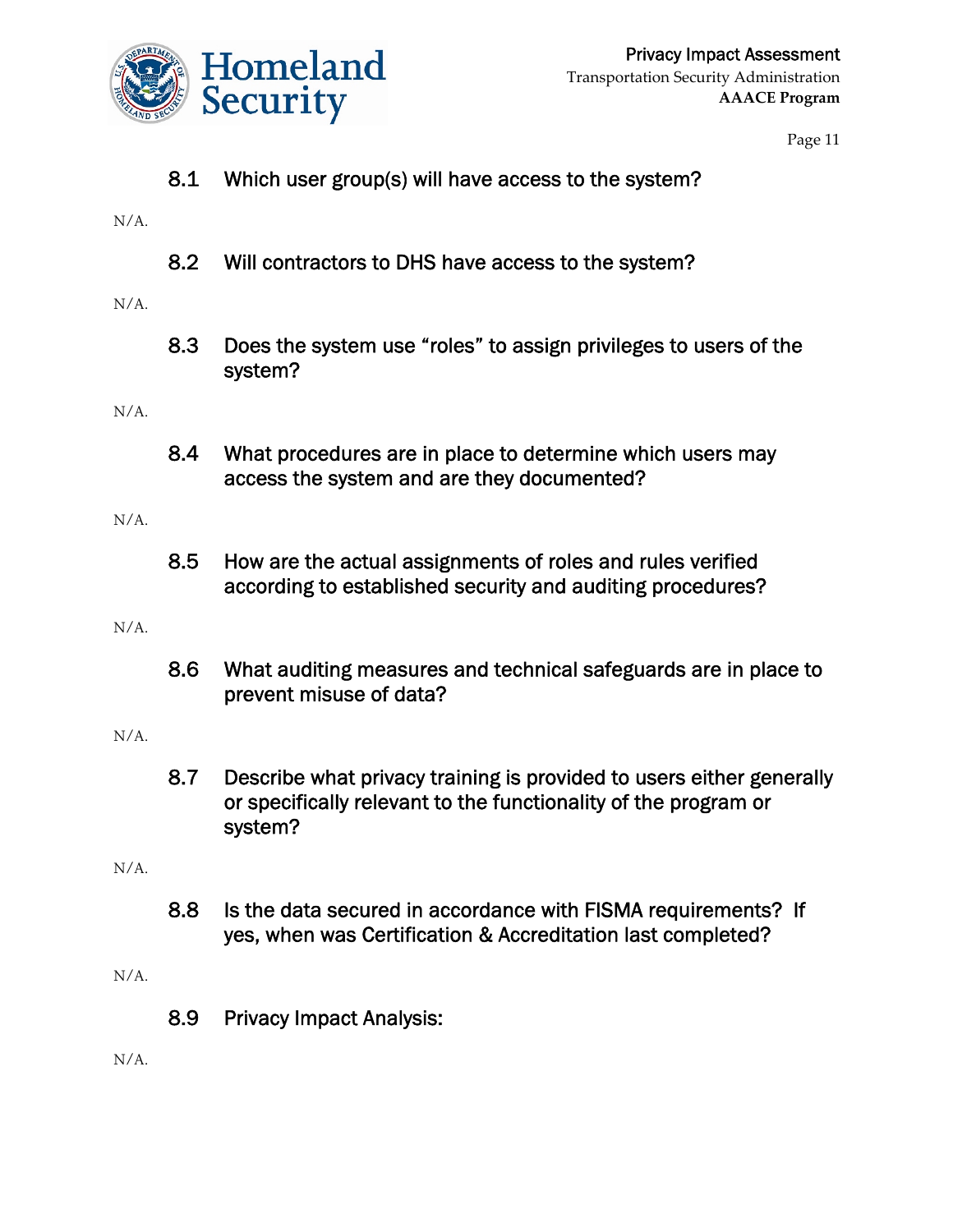

# Section 9.0 **Technology**

#### 9.1 Was the system built from the ground up or purchased and installed?

This program uses a paper-based system for collecting information on AAACE program participants. Because of the very limited personal information collected and the limitations on this pilot program in general, TSA does not have a need to use an electronic system.

#### 9.2 Describe how data integrity, privacy, and security were analyzed as part of the decisions made for your system.

TSA made the conscious decision to collect only the minimum personal information necessary to conduct the No-Fly List comparison, and TSA will retain this information for the minimal retention period necessary for audit, intelligence and investigative purposes in accordance with the NARA-approved record retention schedules. Only the LEO collects and compares the participating registered guest's personal information to the No-Fly List. TSA receives information concerning positive matches to the No-Fly List, as well the Authorization Forms issued or generated in order to audit the performance of the airport operator. (The Authorization Forms are not part of, nor do they become a part of the system.) The TSA system is designed to allow for collection of only those data elements necessary to allow TSA to complete its tasks. Additional information is only requested as needed and in the vast majority of cases, a limited initial set of information will be sufficient to eliminate the possibility that the individual is a person on the No-Fly List.

#### 9.3 What design choices were made to enhance privacy?

In order to support privacy protections, TSA will collect the minimal personal information necessary to conduct the No-Fly List comparison. TSA will not transmit or otherwise share this information with entities outside of DHS that are not listed in the routine uses in the TSIS or T-STAS Privacy Act System of Records Notices, which were published in the Federal Register. All TSA and assigned contractor staff receive TSAmandated privacy training on the use and disclosure of personal data. The procedures and policies in place are intended to ensure that no unauthorized access to records occurs and that operational safeguards are firmly in place to prevent abuses.

#### 9.4 Privacy Impact Analysis:

The conscious design choices in section 9.3 will limit access to the personal information, thereby mitigating any possible privacy risks associated with this program.

# **Conclusion**

TSA is establishing this program to accommodate requests from airport operating authorities to allow registered overnight hotel guests participating in this program access to commercial establishments beyond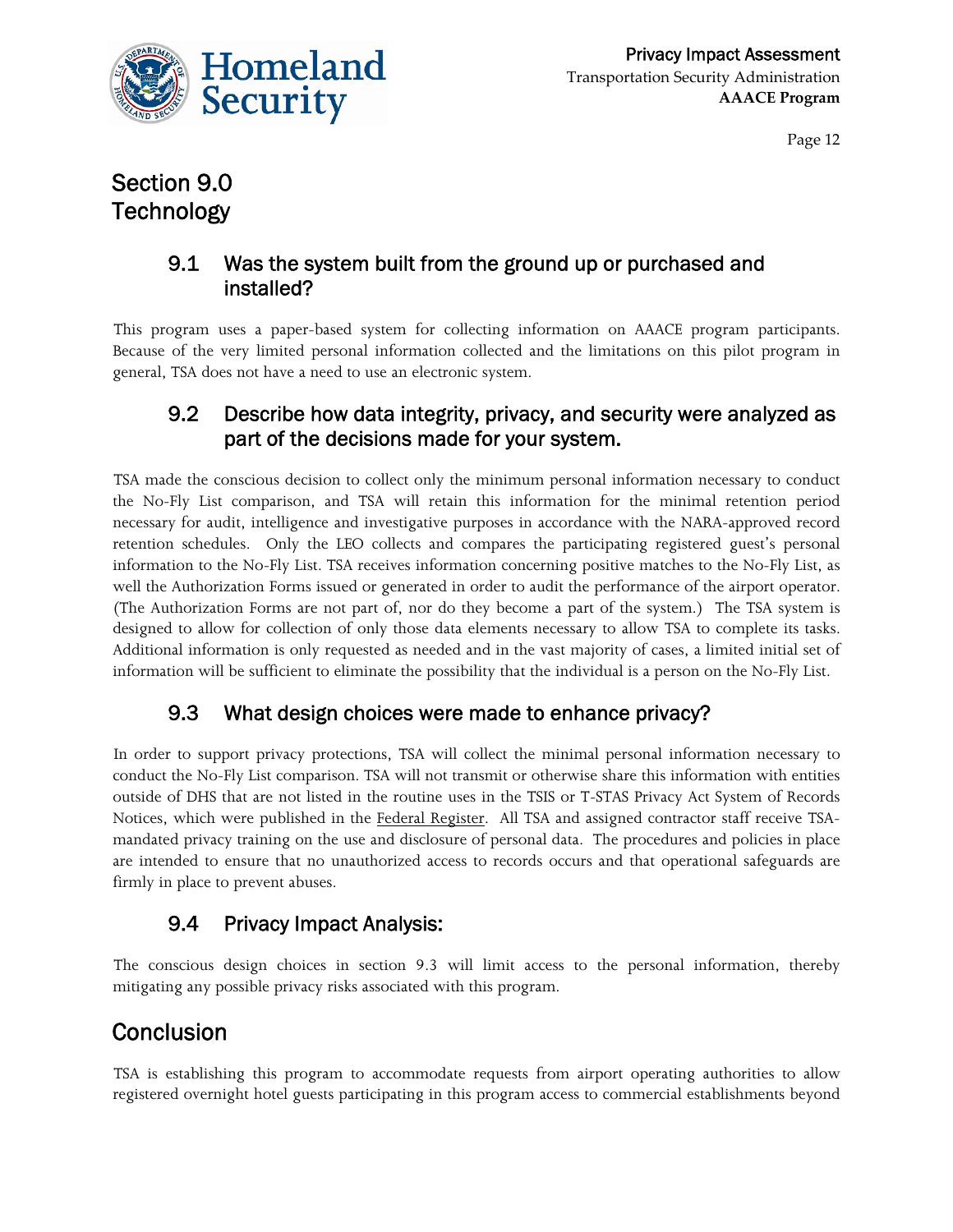

the screening checkpoint that would not otherwise be readily available to them during their stay at the airport, while balancing security concerns associated with permitting such access. TSA will use this limited personal information provided to assist airport operators in the resolution of possible matches and to facilitate an operational response to actual matches to the No-Fly List. TSA will retain the Authorization Form according to the approved NARA record schedule for purposes of program auditing.

# Responsible Official

Robert J. Cammaroto Manager, Airports Policy Branch Commercial Airports Transportation Sector Network Management, TSA

# Reviewing Official Signature

Peter Pietra Director, Privacy Policy and Compliance Transportation Security Administration

\_\_\_\_\_\_\_\_\_\_\_\_\_\_\_\_\_\_\_\_\_\_\_\_\_\_\_\_\_\_\_\_

# Approving Official Signature

\_\_\_\_\_\_\_\_\_\_\_\_\_\_\_\_\_\_\_\_\_\_\_\_\_\_\_\_\_\_\_\_

Hugo Teufel III Chief Privacy Officer Department of Homeland Security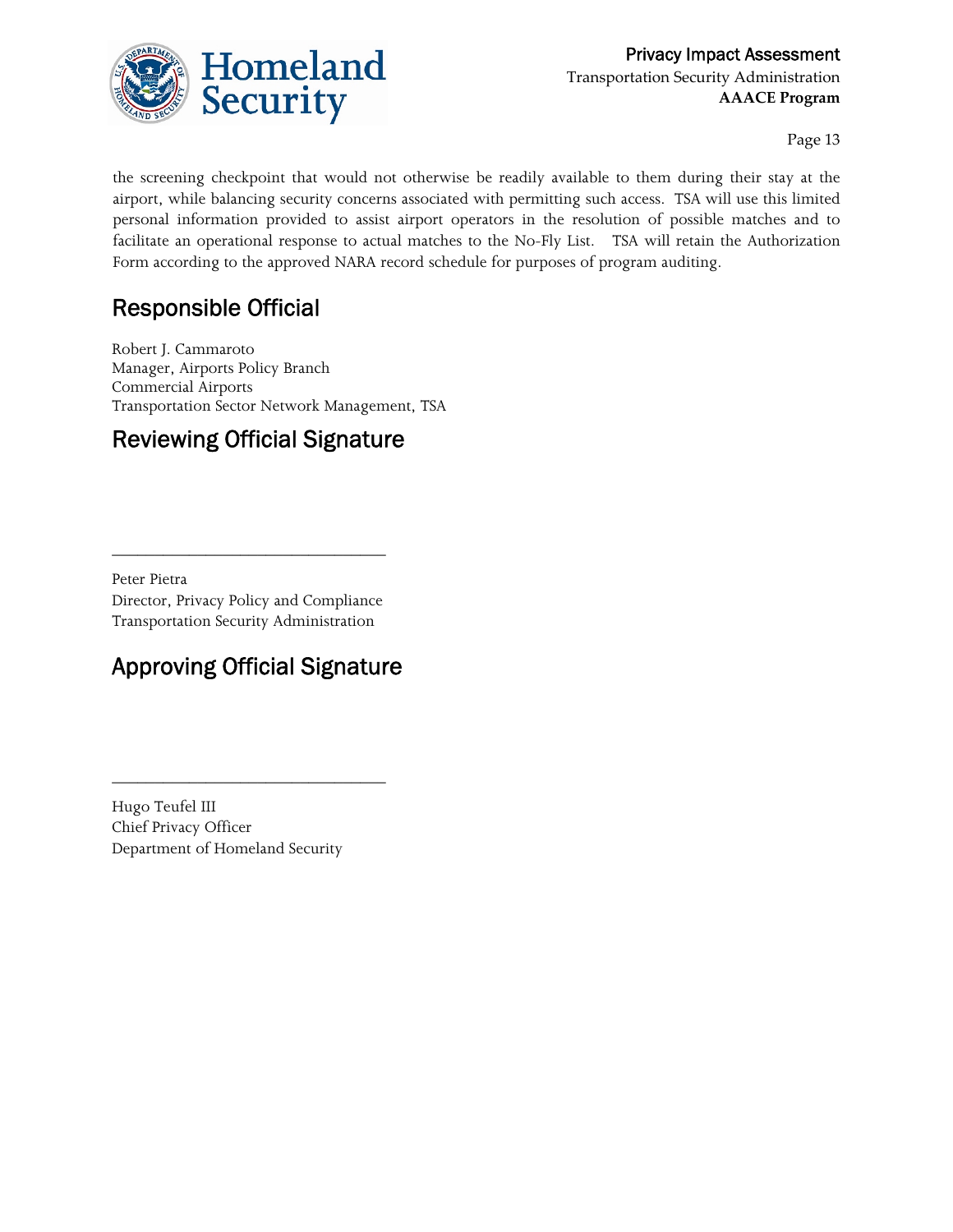

### **APPENDIX A**

#### **Privacy Act Statement**

**AUTHORITY:** 49 U.S.C. § 114(f).

**PRINCIPAL PURPOSE(S):** This information is collected by airport operators or their representatives in order to conduct checks of TSA's No Fly List on individuals who are registered overnight guests at designated airport hotels who wish to access commercial establishments located beyond the screening checkpoint. TSA may receive this information from airport operators or their representatives in order to resolve suspected or actual matches to this database.

**ROUTINE USE(S):** TSA may share this information with aircraft and airport operators, foreign air carriers, or appropriate Federal, State, or other agency regarding individuals who pose or are suspected of posing a risk to transportation or national security, or for other routine uses identified in TSA system of records, DHS/TSA 002, Transportation Security Threat Assessment System (T-STAS) and DHS/TSA 011, Transportation Security Intelligence Service (TSIS) Operations Files.

**DISCLOSURE:** Voluntary; failure to furnish the requested information may result in your inability to access facilities located in the airport beyond the screening checkpoint.